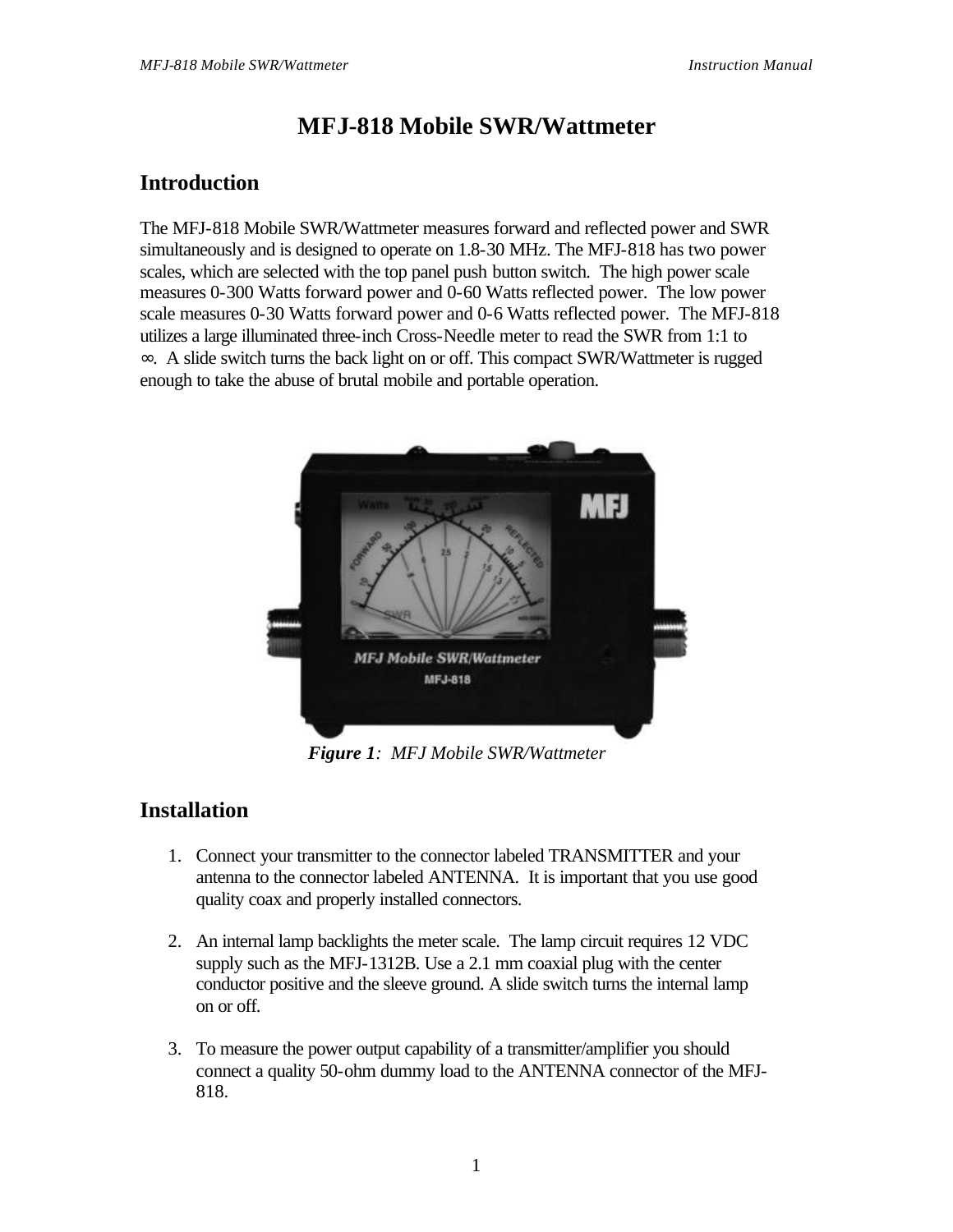### **Operation**

- 1. The meter's full-scale forward and reflected power range is controlled by the **POWER RANGE** button. When the button is pushed **in**, the forward power scale is on **300 Watts** and the reflected power scale is on **60 Watts**. When the button is pushed **out**, the forward power scale is on **30 Watts** and the reflected power scale is on **6 Watts**. If your transmitter/amplifier runs more than 30 Watts of output power, push the button **in** for 300 Watts. If your transmitter runs less than 30 Watts of output power, push the button **out** for 30 Watts.
- 2. Forward power is displayed on the left-hand FORWARD meter scale. This scale is calibrated from 0 to 300 Watts and is read directly in the **300W (in)** position. Each picket (scale mark) represents 5 Watts below 10 Watts, 10 Watts between 10 and 100 Watts, and 25 Watts between 100 and 300 Watts. In the **30W (out)** position, the forward power scale must be divided by 10. Each picket represents 0.5 Watts below 1 watt, 1 watt from 1 to 10 Watts, and 2.5 Watts from 10 to 30 Watts.
- 3. Reflected power is displayed on the right-hand REFLECTED meter scale. Reflected power is 60 Watts full scale when the **300W (in)** power scale is selected, and 6 Watts full scale when the **30W (out)** power scale is selected.
- 4. The most accurate power readings occur in the upper half of the meter scales. When trying to measure power with a less than perfect match, the reflected power should be subtracted from the forward power reading in order to find the true power.
- 5. The SWR is read directly from nine red SWR curves that range from 1:1 to  $\infty$ . SWR is measured by observing the point where the forward and reflected power needles cross. The SWR is indicated by the red curve closest to the needle crossing point.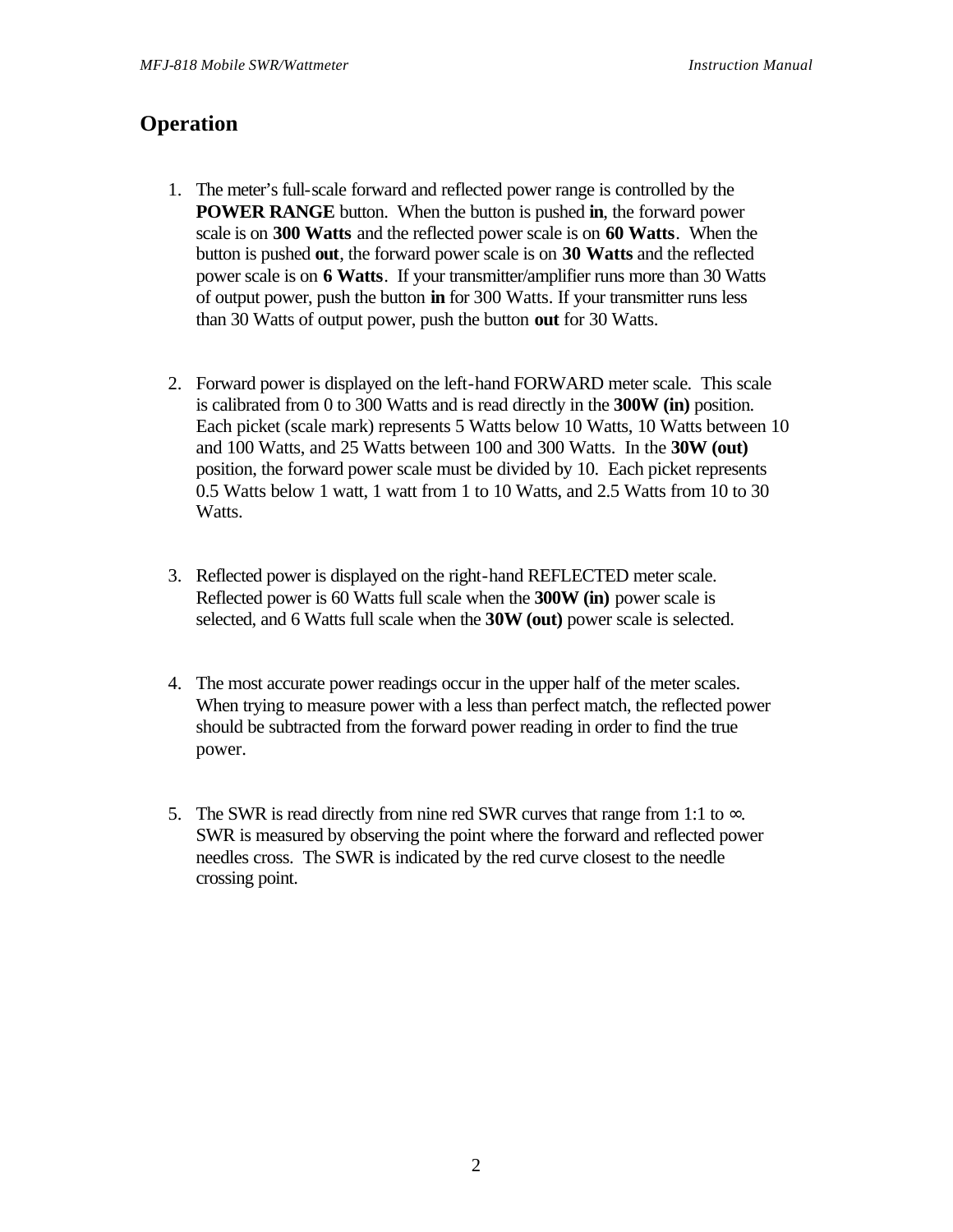### **Calibration**

The MFJ-818 has been calibrated at the factory. If it should ever need to be recalibrated, then follow this procedure:

#### **Equipment Needed**

- 1. Transmitter capable of supplying enough power to obtain  $\frac{1}{2}$  to full-scale reading at 14 or 21 MHz.
- 2. 50-ohm dummy load that is capable of handling full transmitter output power and has better than a 1.15:1 SWR.
- 3. Power meter of know accuracy. The calibration will only be as good as the standard reference meter.
- 4. 50-ohm cables capable of handling the power. RG-58/u is recommended. DO NOT USE RG-59 or RG-11.

#### **Meter Calibration**

- 1. Refer to *Figure 2* for the Test Setup and refer to the Trim Pot Location in *Figure 3* for trim pot location.
- 2. Connect the Test Setup equipment as shown in *Figure 2*. Use a 50-ohm dummy load for the antenna. Set the Transmitter to the 14 MHz in the 20-meter band.
- 3. With the **POWER RANGE** button pushed **in** for the 300 Watt scale, transmit 100 Watts as indicated on the reference meter. Adjust the HI FWD trim pot to set the forward power scale to 100 Watts.
- 4. With the **POWER RANGE** button pushed **out** for the 30 Watt scale, Transmit 10 Watts as indicated on the reference meter. Adjust the LO FWD trim pot to set the forward power scale to 100 Watts.
- 5. To set the reflected power, interchange the TRANSMITTER and ANTENNA coax cables so that the transmitter is connected to the ANTENNA connector and the dummy load is connected to the TRANSMITTER connector.
- 6. With the **POWER RANGE** button pushed **in** for the 60 Watt reflected scale, Transmit 20 Watts as indicated on the reference meter. Adjust the HI REF trim pot to set the reflected power scale to 200 Watts.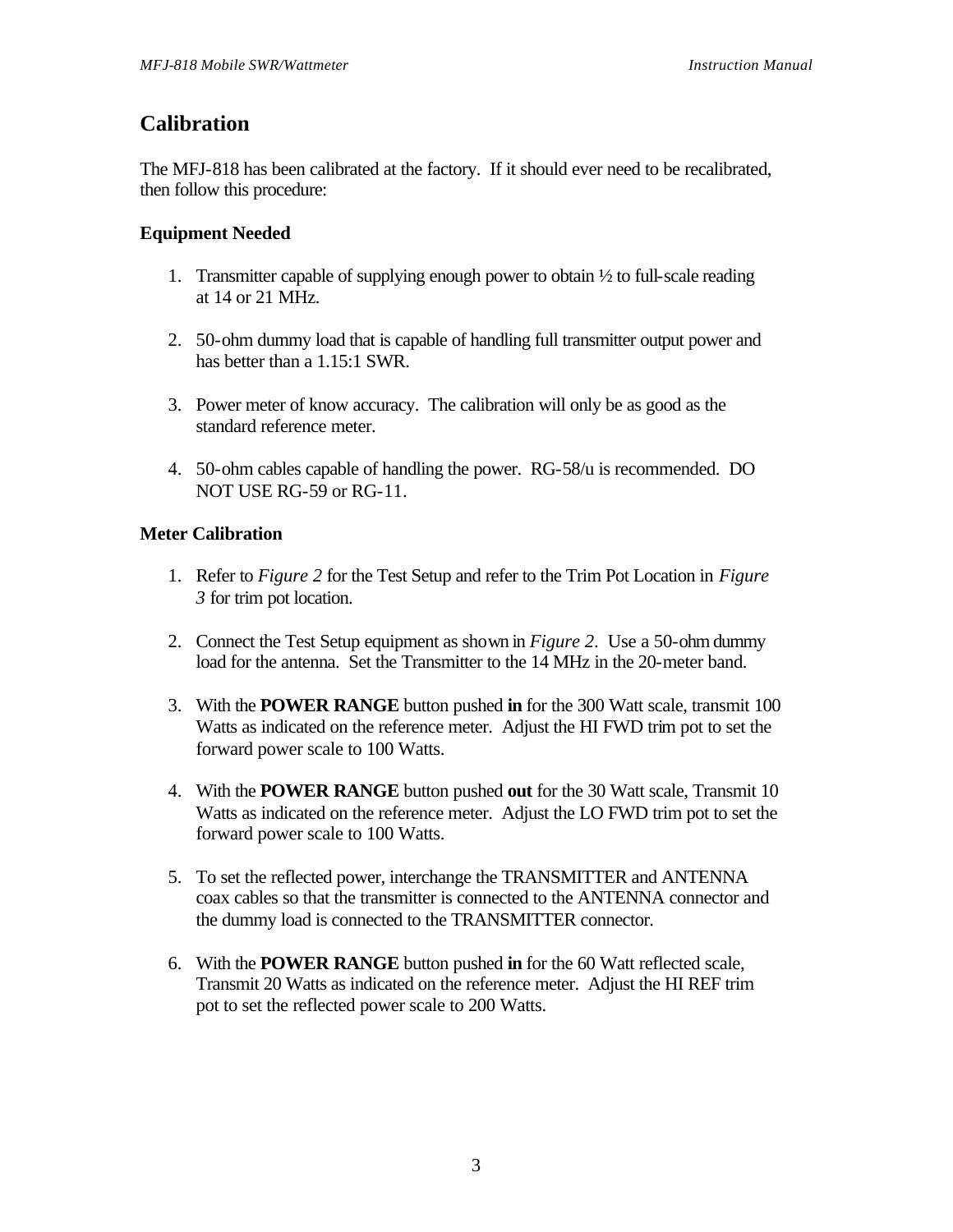#### **Meter Calibration (cont.)**

- 7. With the **POWER RANGE** button pushed **out** for the 6 Watt reflected scale, Transmit 2 Watts as indicated on the reference meter. Adjust the LO REF trim pot to set the reflected power scale to 20 Watts.
- 8. SWR requires no calibration.





*Figure 3: Trim Pot Location (Side View of MFJ-818)*